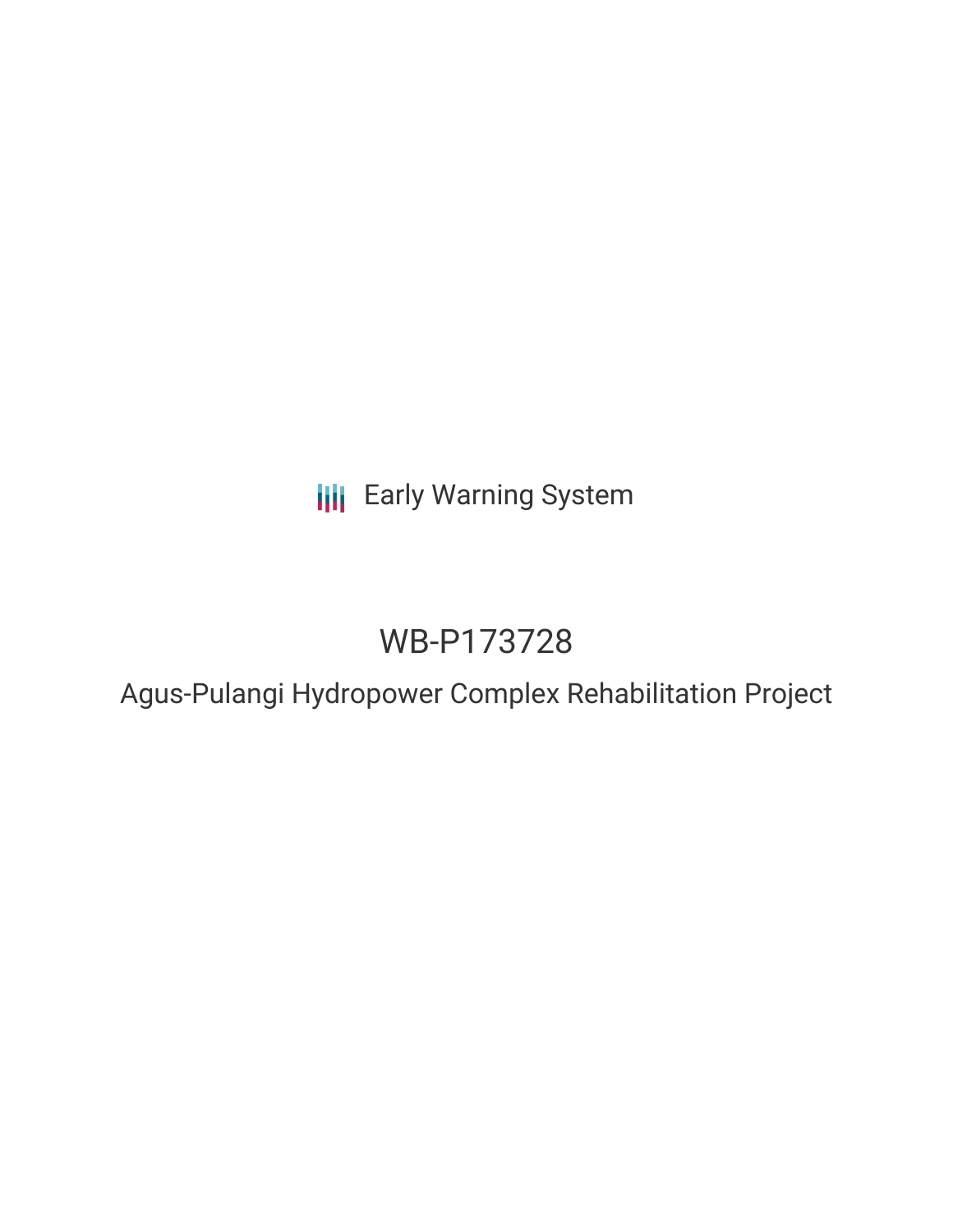

#### **Quick Facts**

| <b>Countries</b>               | Philippines                   |
|--------------------------------|-------------------------------|
| <b>Financial Institutions</b>  | World Bank (WB)               |
| <b>Status</b>                  | Proposed                      |
| <b>Bank Risk Rating</b>        | U                             |
| <b>Borrower</b>                | Government of the Philippines |
| <b>Sectors</b>                 | Energy, Hydropower            |
| <b>Investment Type(s)</b>      | Loan                          |
| <b>Investment Amount (USD)</b> | \$300.00 million              |
| <b>Loan Amount (USD)</b>       | \$300.00 million              |
| <b>Project Cost (USD)</b>      | \$300,00 million              |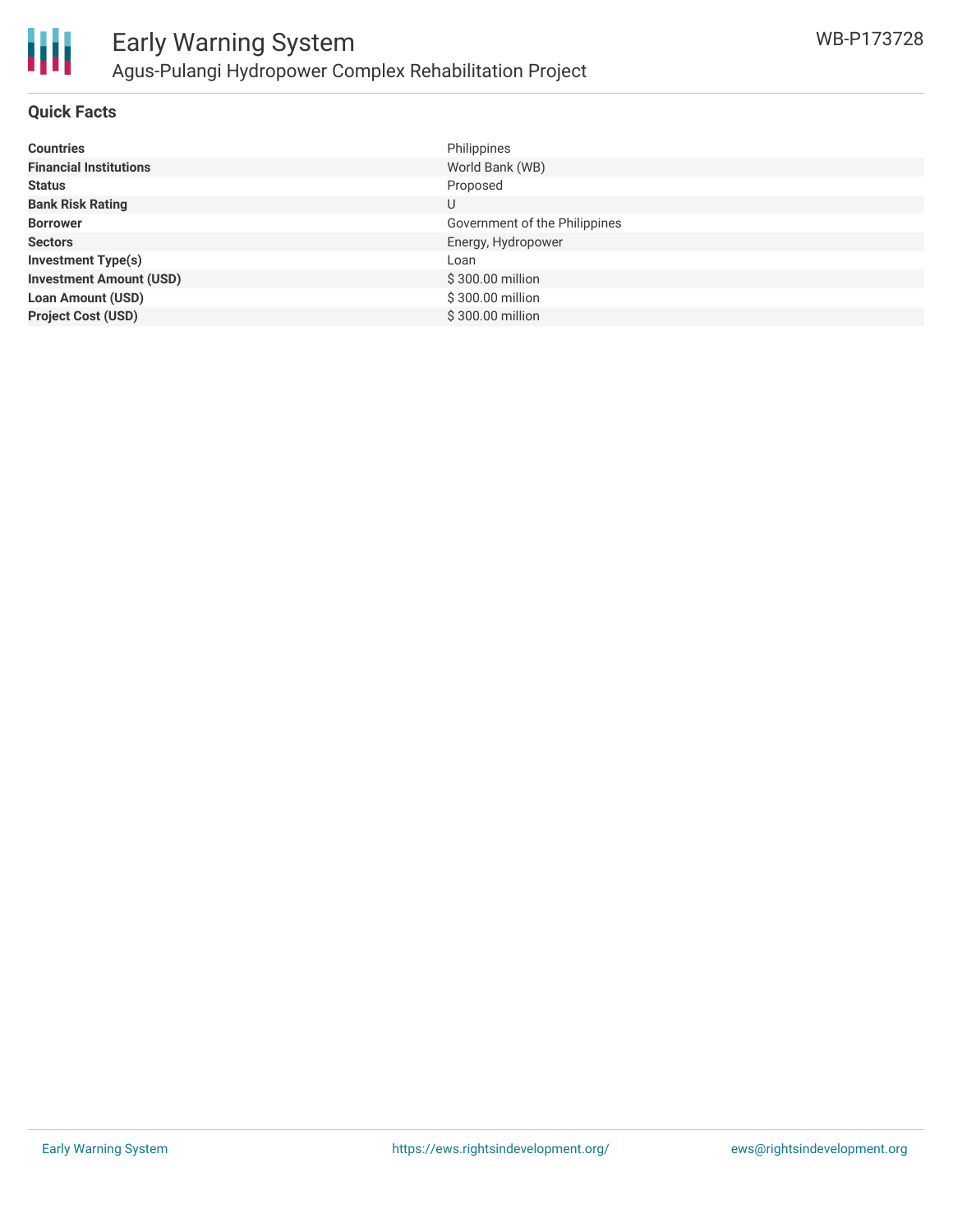

#### **Project Description**

According to bank documents, the project aims to enhance the reliability of clean energy generation in Mindanao by rehabilitating the Agus-Pulangi Hydropower Complex.

The World Bank has classified this project as having Substantial environmental and social risks.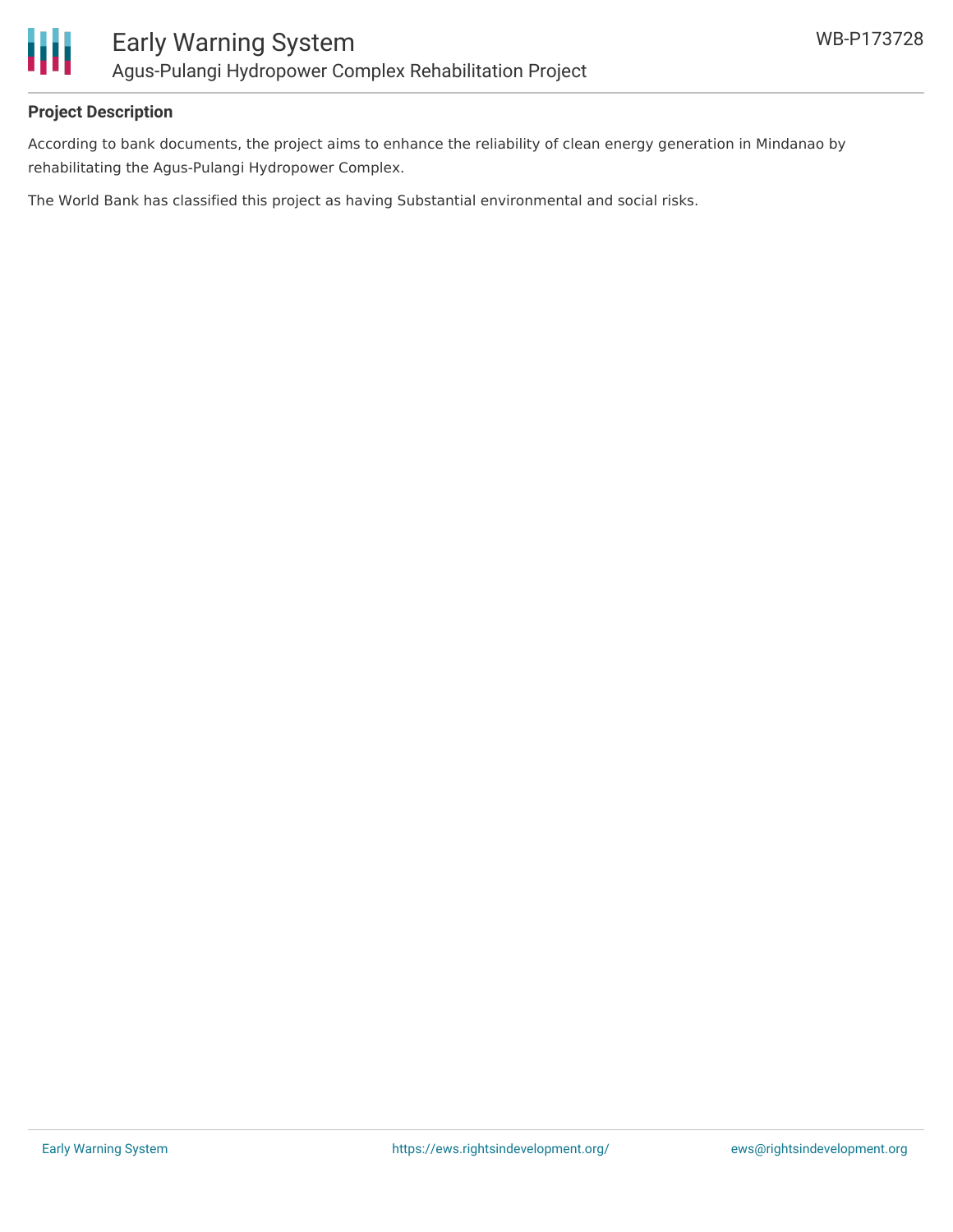

### **Investment Description**

World Bank (WB)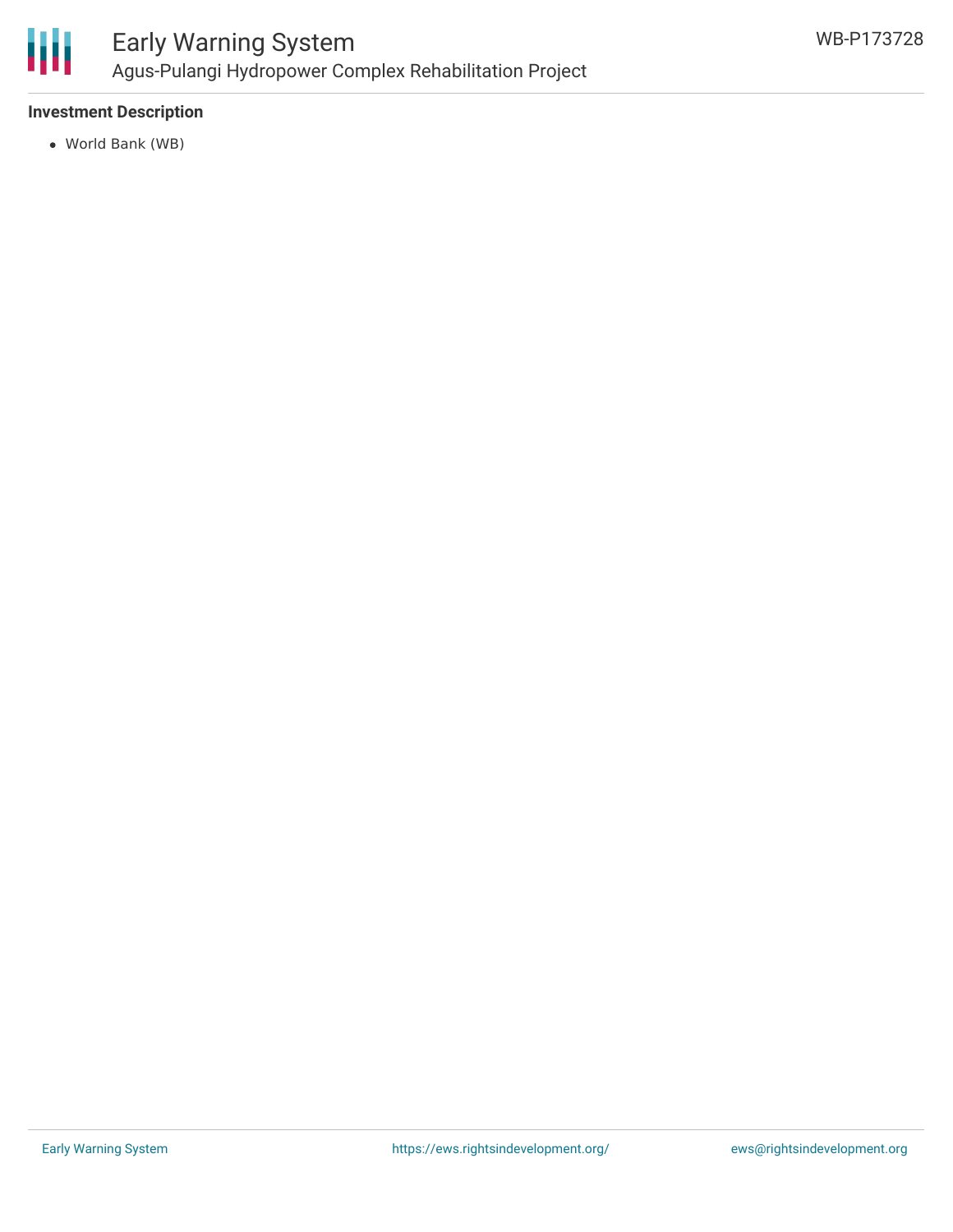

#### **Contact Information**

#### **National Power Corporation**

Rey Polestico, Acting Corporate Staff Officer B

[RSPolestico@napocor.gov.ph](mailto:RSPolestico@napocor.gov.ph)

#### **Power Sector Assets and Liabilities Management Corporation**

Caesar Antonio, Power Management Specialist [crantonio@psalm.gov.ph](mailto:crantonio@psalm.gov.ph)